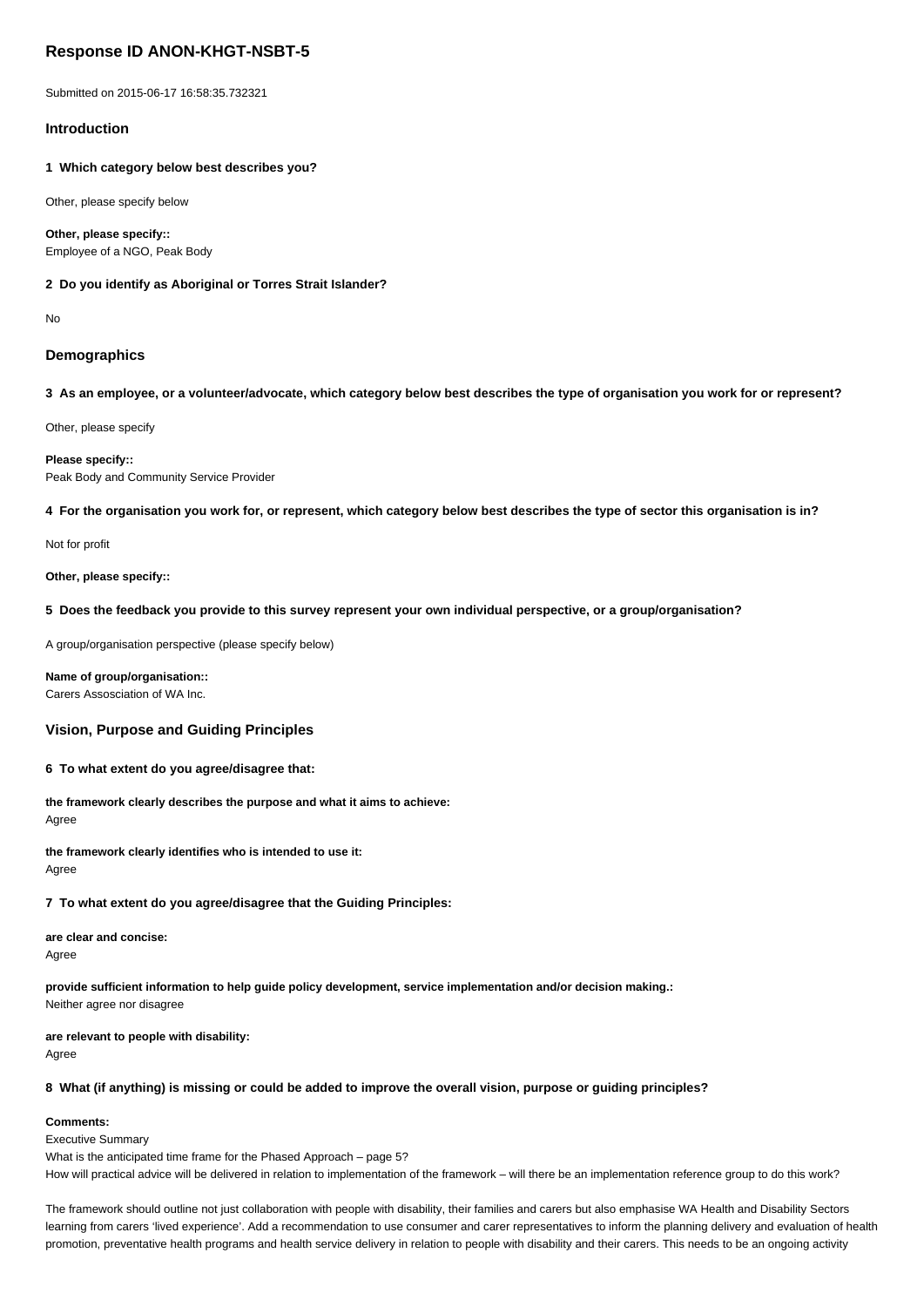which does not stop with the production of the Framework and needs to be adequately costed, coded and funded to provide carer representative input and training as part of any implementation of the Framework.

Suggest that the Disability Liaison Role recently piloted be a recommendation within the Framework's implementation.

4. Purpose and Goals: This section could emphasise not only understanding the health needs of people with disability and their right to effective services and care but also their support networks, including family/carers. Many people with disability are supported extensively by their networks therefore it is important that a holistic view of their network is made and that appropriate supports or referral pathways are also in place for the family and/or carers of the person with disability. It is important that the carers own wellbeing is supported so that they can continue in their caring role (Cummins, Hughes, Gibson, Woerner & Lai, 2007).

Carers do not readily self-identify as such (McMahan & Carson, 2010; O'Connor, 2007), therefore systems to identify not only the person with disability but their carer(s) are key to knowing who to involve in decision making (WA Carer Recognition Act, 2004).

5. Guiding Principles: Under continuous improvement, suggest refer to/ or in line with the National Safety and Quality Healthcare Service Standards.

## **Introduction Section of the Framework**

#### **9 To what extent do you agree/disagree that the Framework:**

**provides a succinct overview of the barriers faced by people with disability in meeting their health needs:** Agree

**clearly describes why change and systemic improvement are needed within the disability health sector:** Agree

#### **Priortity Areas**

**10 To what extent do you agree/disagree that the priority areas:**

**reflect the current areas where change is required by the health system and community to facilitate improved health and wellbeing for people with disability:**

Neither agree nor disagree

## **clearly identify what action is needed to achieve change:**

Neither agree nor disagree

# **are based on current evidence:**

Neither agree nor disagree

# **identify actions that could be feasibly implemented:**

Neither agree nor disagree

## **adequately describe what organisations can do to support change:**

Neither agree nor disagree

## **11 What (if any) priority areas are missing from the Framework?**

#### **Comments:**

### **12 If you wish to, please provide any other feedback you have about the priority areas listed above.**

#### **Comments:**

## 6. Priority areas- Introduction.

Regarding the diversity of the population of people with disability, it is rare that anyone regardless of having disability or not has no support network– under a social model of disability, if it is identified that a person has no support network this should be identified as a social issue which may have impacts on the persons health and wellbeing, particularly their mental health, which may in turn have an impact on their physical wellbeing (Kawachi & Berkman, 2001; WHO, 2014.)

With regards to people who live in group homes or nursing homes (now more commonly referred to as aged care facilities) and who require considerable support it should be added from the staff but also from the family/carer (Davis, Gatleu, Marchbank, Masolin & Cornish, 2011). Many service providers fail to recognise that people can still be in a caring role when the people they support do not live with them or live in supported accommodation, however the carer may still be assisting with transport, administration, decision making and other supportive activities including emotional support. This should also be listed under barriers regarding carer identification.

6.1 Include people with disability and the planning, development and implementation of health services – need to add and their carers (National Safety and Quality Health Service Standards, 2012; Carers Recognition Act, 2004)

It is important to add carers here as they will be providing support to the person with disability both during the hospital stay and once leaving a health service; often the carer acts as an advocate for the person with disability. In addition carers have their own needs separate to the person with disability such as for information, education, and training and for their own support e.g. counselling.

Recognition of carers should be mentioned within this section. Lack of carer identification and systems (both paper and ITC) to support/record this is a barrier to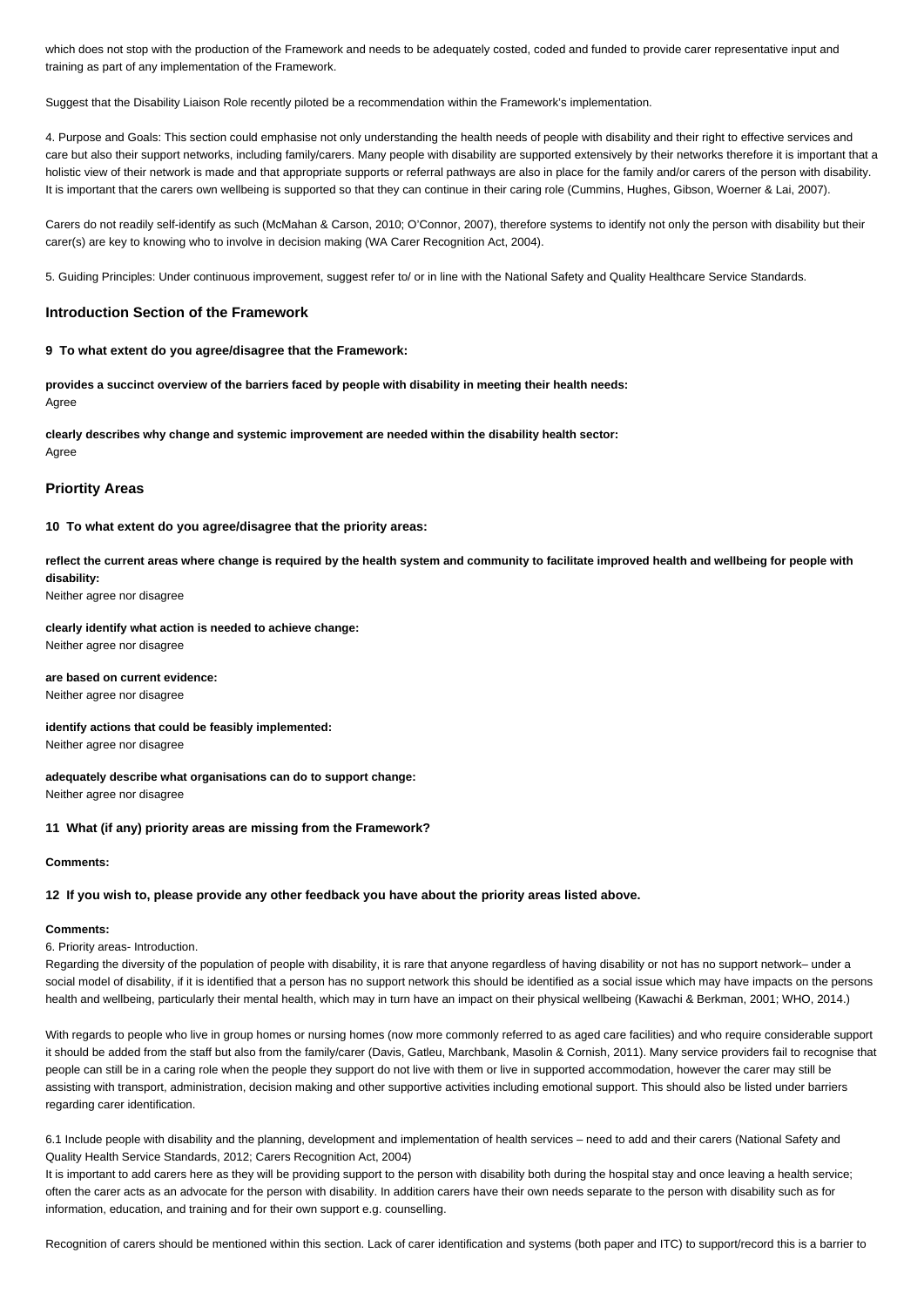carer engagement. Carer self-identification is also an issue as many carers will see their caring role as being part of their relationship and therefore not realise that there are supports and services available to them in their role as a carer. Health and Disability staff require training on the Carers Recognition Act 2004 and The Western Australian Carers Charter.

6.3 Note that carers are defined as a 'hard to reach' group in the WA Health Promotion Strategic Framework 2012-16

#### 6.4 Inclusive Health Care

Add carers to the first point regarding support mechanisms, if the carer is not supported and engaged for example with discharge planning this may lead to adverse events for the PWD. Each of the points throughout this priority area could have carers mentioned alongside the PWD noting, where appropriate, to highlight that it is not a given but may be of benefit for example during discharge planning.

Add mention of transition from Paediatric to Adult Services – carers often report that this is a very difficult time both for the PWD and the carer in terms of having clear treatment plans compared to when they were in the Paediatric system. It is importance that the role of the carer is recognised and they are appropriately involved in decision making alongside the person with disability as appropriate in line with the Carers Recognition Act 2004.

Under this priority, mention should be made of hard to reach or marginalised groups which have already been identified such as people with disability and their family/carers who are Aboriginal and/or Torres Strait Islander, Culturally and Linguistically Diverse, also people with disability who are also carers (in co-caring or otherwise known as mutual caring situations) and who are LBGTIQ. Also identification of Young Carers including Siblings is important to ensure that support mechanisms are put in place early.

## **System Influencers**

#### **13 Are there any other potential barriers that need to be addressed in the Framework?**

Yes

#### **If yes, please list any other barriers below.:**

Yes, the lack of consistent identification of carers in health and disability services processes and systems.

Confusion is created by the term 'carer' being used to described paid support workers. At all times the term carer should be used consistent with the definition under the Carers Recognition Act 2004 and the Carer Recognition Act 2010. This confusion can lead to the health service engaging with the support worker (particularly when the person with disability lives in supported accommodation) at the expense of the family or friend carer who usually knows the person with disability over their life span. It is vital that this delineation be emphasised and reinforced through adequate identification and documentation processes so that it is clear to health and disability staff. This issue stems, in part, from the curriculum provided to Disability and Health undergraduate or certificate level students, which at times, still refers to a paid support worker as a carer. There needs to be systemic advocacy at a national level to address this so that curriculum is in line with National and State (WA) Carer Legislation.

It is commendable that this clear delineation has been made in the glossary of the Framework.

## **General Feedback**

## **14 To what extent to you agree/disagree that the WA Disability Health Framework:**

**will provide direction for future policy development and service delivery within the WA disability and health sectors:** Agree

**will assist with improving the quality of services available to people with disability:** Agree

**has the potential to lead system-wide reform for people with disability:** Strongly agree

**will foster a broader understanding of the health needs of people with disability:**

Neither agree nor disagree

**aligns with other national and international policies aimed at people with disability:** Agree

**is easy to understand:**

Agree

**will help provide a voice for people with disability:** Neither agree nor disagree

**15 Overall, how effective do you think the WA Disability Health Framework will be at providing direction for organisations/agencies on policy development and service delivery towards better health outcomes for people with disability?**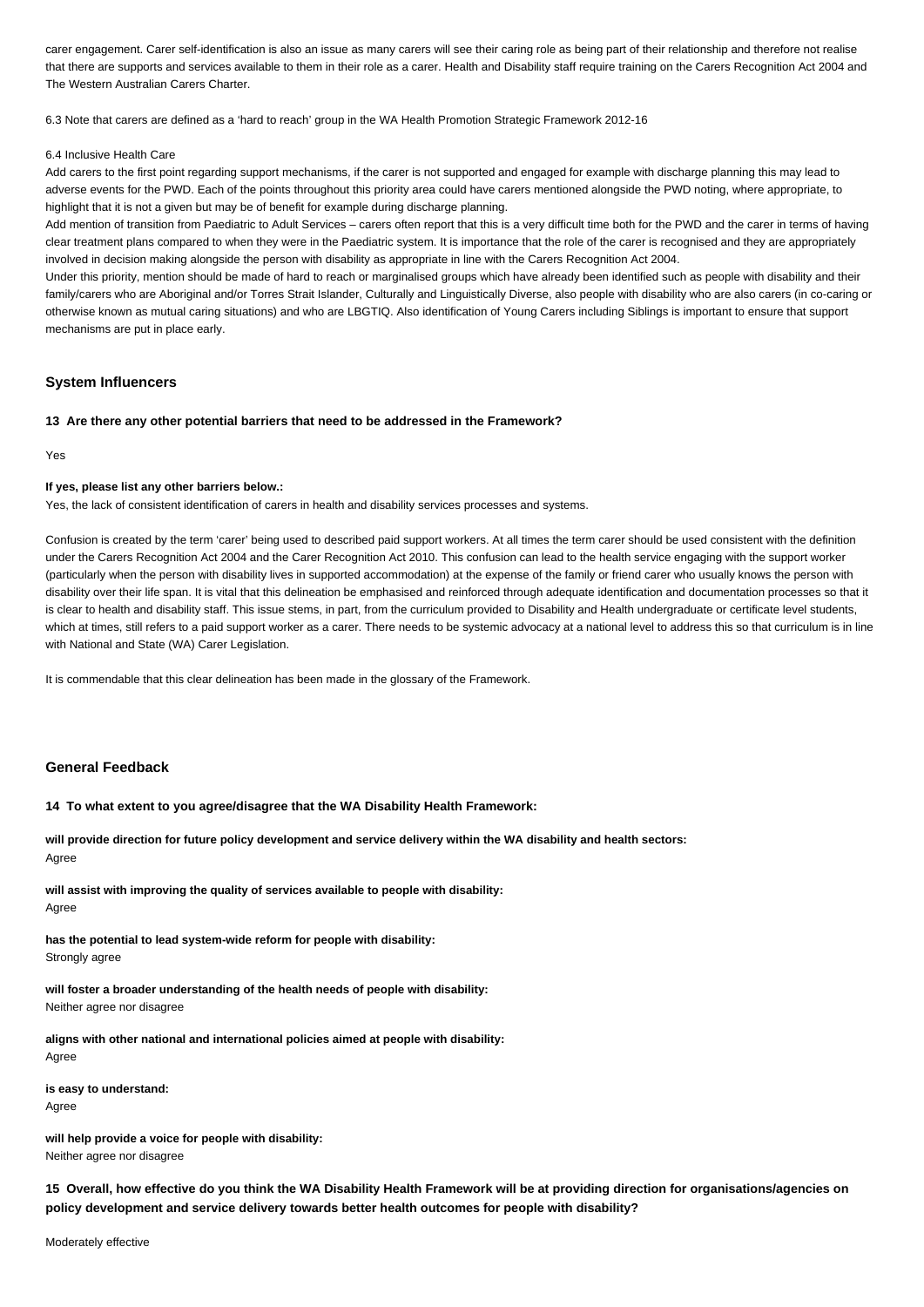#### **If you wish to, please provide comment to support your answer.:**

The effectiveness of the Framework will be dependent on a subsequent clear implementation plan to ensure that it provides adequate direction and practical advice to service providers. It also needs to incorporate how the principles of the framework will be promoted and communicated to people with disability and their support networks i.e. carers in an accessible way so that they are empowered by their rights within the principles.

For example one action could be to ensure clear pathways for people with disability and their family/carers in being referred to/accessing the National Disability Insurance Scheme where appropriate. Whilst the Scheme is not designed to provide health services, the impacts of having a self-directed, individualised plan providing work, personal care and social and community interaction opportunities to person with disability may have indirect benefits to their health and wellbeing. The NDIS participant plan can also support training related to the caring role that may enhance the carer's ability provide care where appropriate (NDIS, 2015).

## **General Feedback**

## **16 What (if any) do you believe are the gaps or limitations with the WA Disability Health Framework?**

#### **Comments:**

The Framework, whilst it is not in scope to be able to address socioeconomic disadvantage, could refer to it as a factor which contributes to chronic disease (Australian Institute of Health and Welfare, 2009).

Under Roles and Responsibilities – it should be added that Health Services and community/disability organisations should be responsible for mapping their compliance with the Framework to identify gaps in consultation with and training and services for people with disability and their family/carers. This should be placed before the next step which would be to apply the principles through implementation. When implementing the Framework it would be useful for organisations to have a tool similar to the ACSQHC Accreditation Workbook for Hospitals which provides examples of best practice to aim for and which would allow for identification in any gaps in the service's ability to the implement principles of the Framework.

Also under roles and responsibilities, where referring to people with disabilities, their families and carers, it would be a large undertaking to ensure these groups have a baseline understanding of the Framework and also to self-advocate during accessing health services. This could be reworded and placed under the role and responsibility of the sections leading up to this to say that it is the Organisation, Executive Officers, Managers and Supervisors responsibility to ensure that staff are aware of the Framework and understand how to communicate the Framework to the person with disability, their family and carers including their rights under the Framework. They should also ensure that staff have the information and support/resources required to make guided referrals for the person with disability their family and carers to supports, including advocacy services. Carers are often time poor, stressed and primarily concerned with the health and wellbeing of the person they are supporting at the time of accessing a health service. Whilst some people with disability and their family and carers are skilled in self-advocacy and this is to be encouraged, many others will require referral for assistance in this area.

#### **17 Should you have any further comments concerning any aspect of the WA Disability Health Framework please provide these below.**

#### **Comments:**

Carers WA commend the use of the social model of disability – however there appears to be little reference to these factors throughout the document. We suggest that more information on addressing attitudinal, communication and the social environmental factors are highlighted and addressed within the Framework. This could include training for health staff by people with disability and their family/carers regarding their experience of accessing health services, for example, what works well and what doesn't.

Information/education is required for health staff which broadens disability to include functional disability rather than diagnosis related such as psychosocial disability as being a potential barrier to preventative health and accessing health services (WHO, 2011)

Under 8.1 Legislation and Policy – suggest add 'Standards' to this heading

List extra or amend legislation/policy/standards as follows;

- National Safety and Quality Healthcare Service Standards
- Language Service Policy 2011
- Under the Carers Recognition Act 2004 add 'and The Carers Charter'
- Mental Health Act 1996 (Note: The Mental Health Act 2014 is anticipated to commence from November 2015)
- Mental Health Standards 2010
- Paediatric Chronic Diseases Transition Framework

Question: Is there a reason that Appendix 2 is listed separately to this section?

#### 8.3 Voice of the consumer, carer and family

Carers WA are funded by WA Health to recruit, train, support and place independent Carer Representatives on Government Health and Mental Health Committees to represent the views of the wider carer community. This enables health services to ensure that people with lived experience are having input to the planning, design, delivery and evaluation of services. Information on this program and the value of independent Carer Representation more broadly should be made readily available to Health and Disability related Committees to ensure the carer voice is heard alongside the consumer voice. This is a requirement under Standard 2: Partnering with Consumers of the National Safety and Quality Healthcare Service Standards

Page 22: Lack of knowledge on healthcare needs and services available for individuals, carers and disability service providers to be able to advocate. Suggest change 'advocate' to be able to 'refer to'

## Issues on flow of information, under Hospital Staff Perspective

Please note the barrier of not having carers identified in key pieces of documentation such as nursing admission and discharge planning documents.